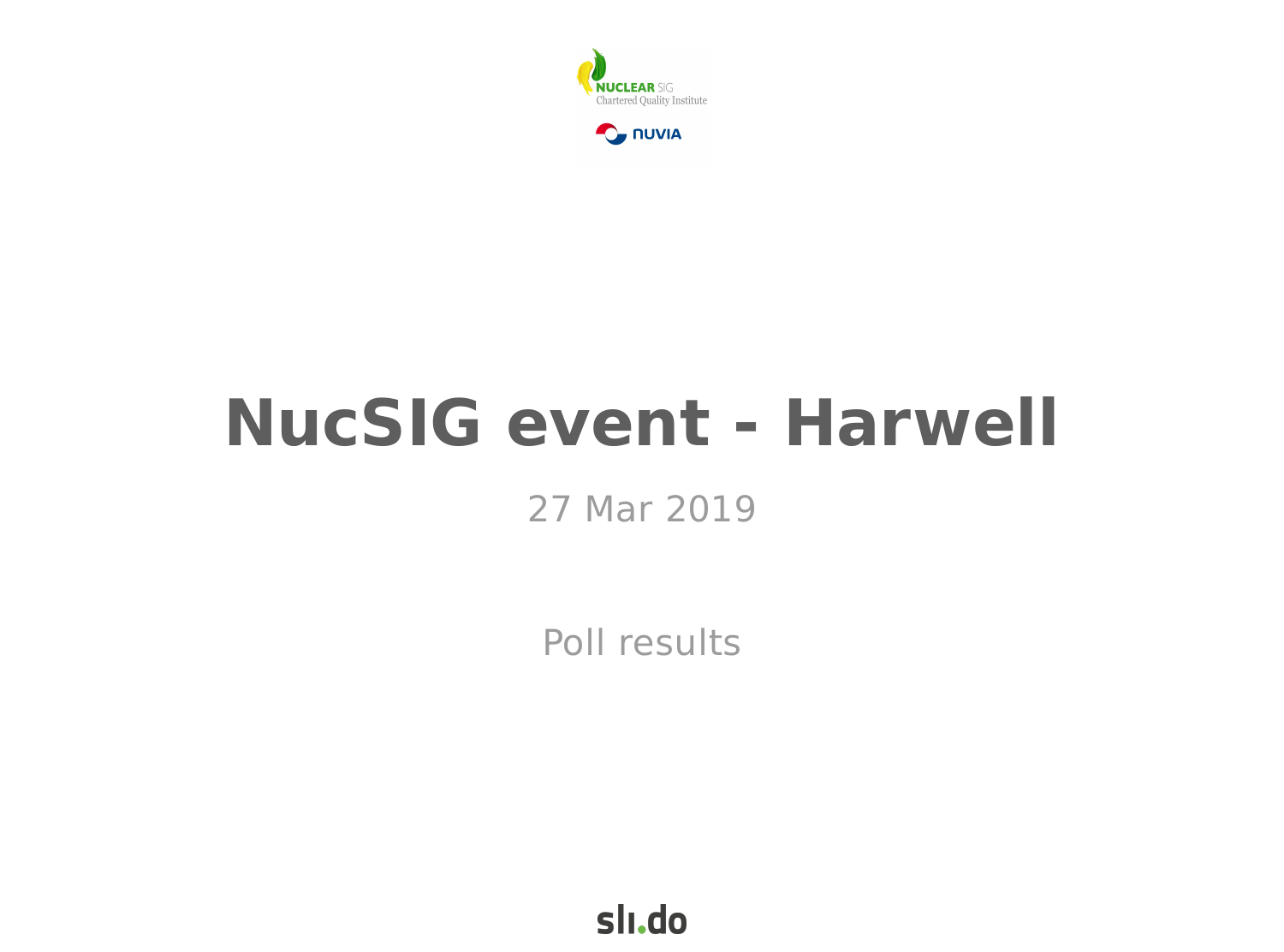

#### **Table of contents**

- MIKE & ALAN What subjects would you like to be presented to you as part of a future NucSIG event concerning Construction?
- GIORGIO Do you believe Quality Team should manage Inspections during the manufacturing phase instead of leaving them with the Procurement Team?
- RICHARD How regularly do you use the NQK?
- JAMES Why is it important to attract, encourage and support the next generation of Quality professionals in to industry including the nuclear sector?.
- JAMES If no action is taken to actively address the skills shortage and demographic issues, what do you think the nuclear industry and the profession would look like in 10 – 15 years?.
- JAMES What can we do as an institute to self-promote and help to inspire the next generation to join the Quality profession and sector?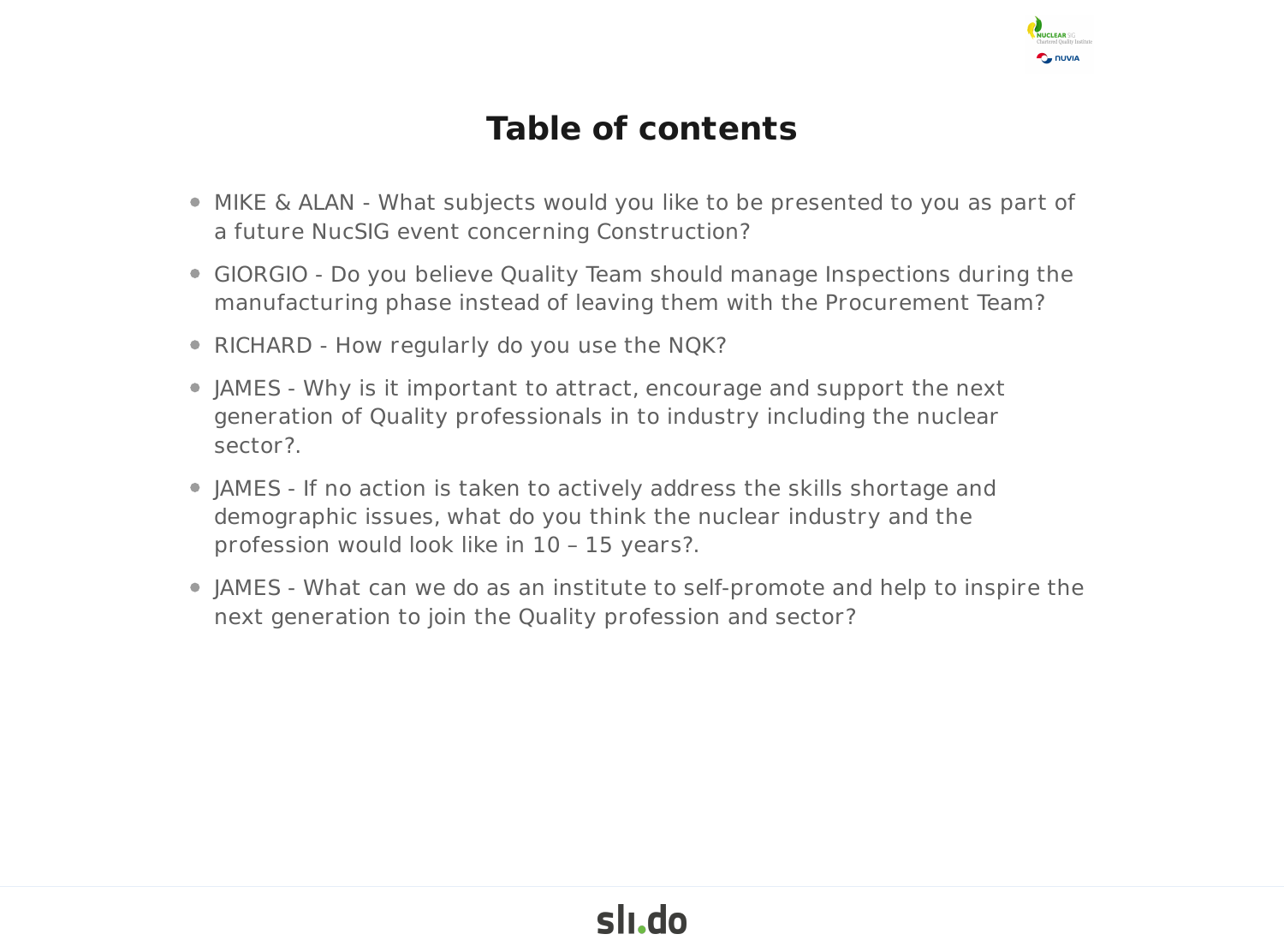

 $0|2|4$ 

**MIKE & ALAN - What subjects would you like to be presented to you as part of a future NucSIG event concerning Construction?**

Grenfell Tower

42 %

H<sub>S2</sub>

67 %

Edinburgh Schools Construction Issues

17 %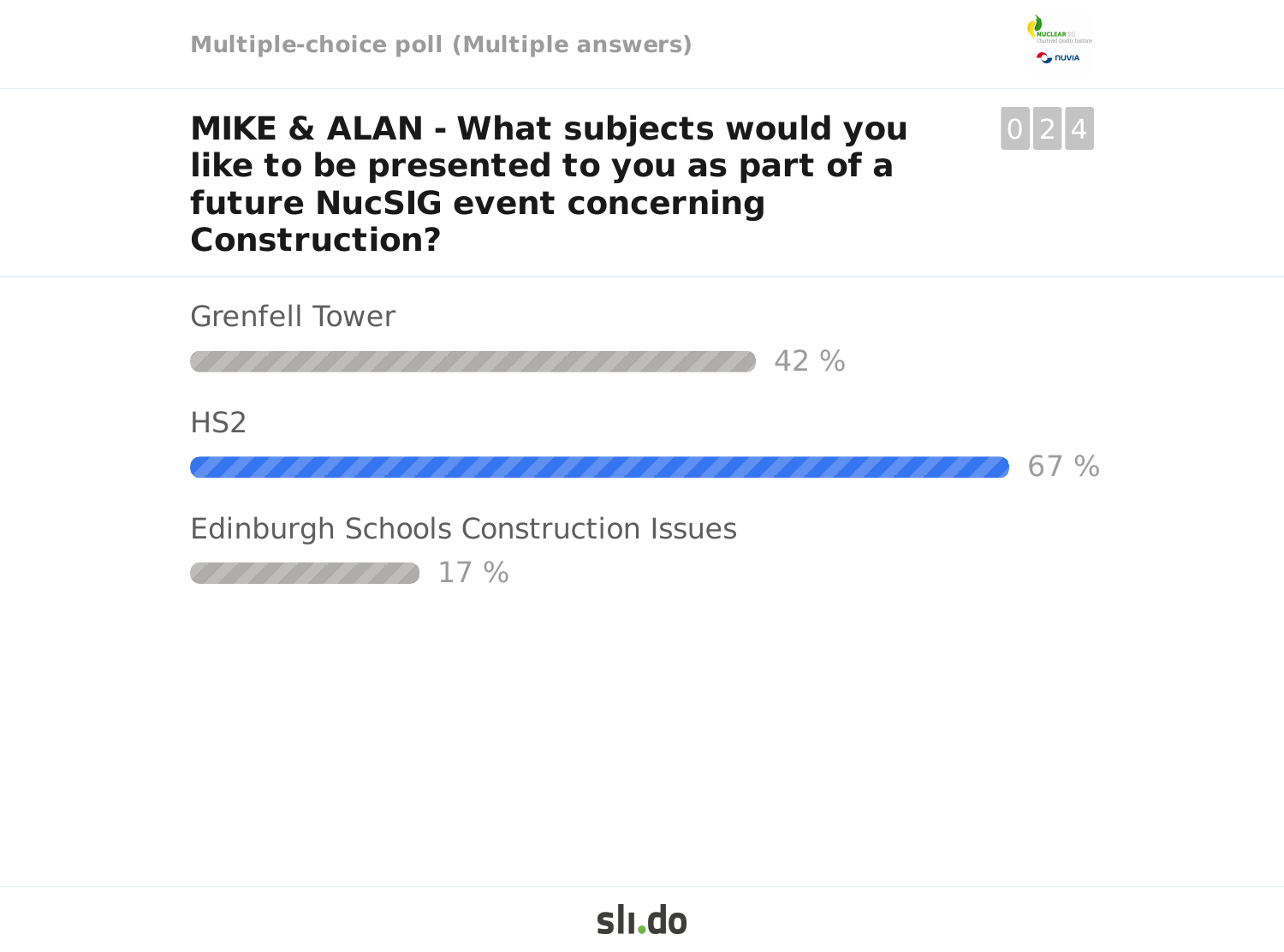

 $0|2|2$ 

**GIORGIO - Do you believe Quality Team should manage Inspections during the manufacturing phase instead of leaving them with the Procurement Team?**  $(1/2)$ 

No, the Quality Team should be kept informed of the progress and only support Procurement if quality issues arise

 $\mathbb{Z} \wedge 5\%$ 

No, The Quality Team is not always skilled to manage manufacturing phases (i.e. external inspectors have to be hired, so leave it with Procurement)

 $\oslash$  0 %

Yes and the Quality Team should have/develop internal skills because Inspection is a quality related activity

82 %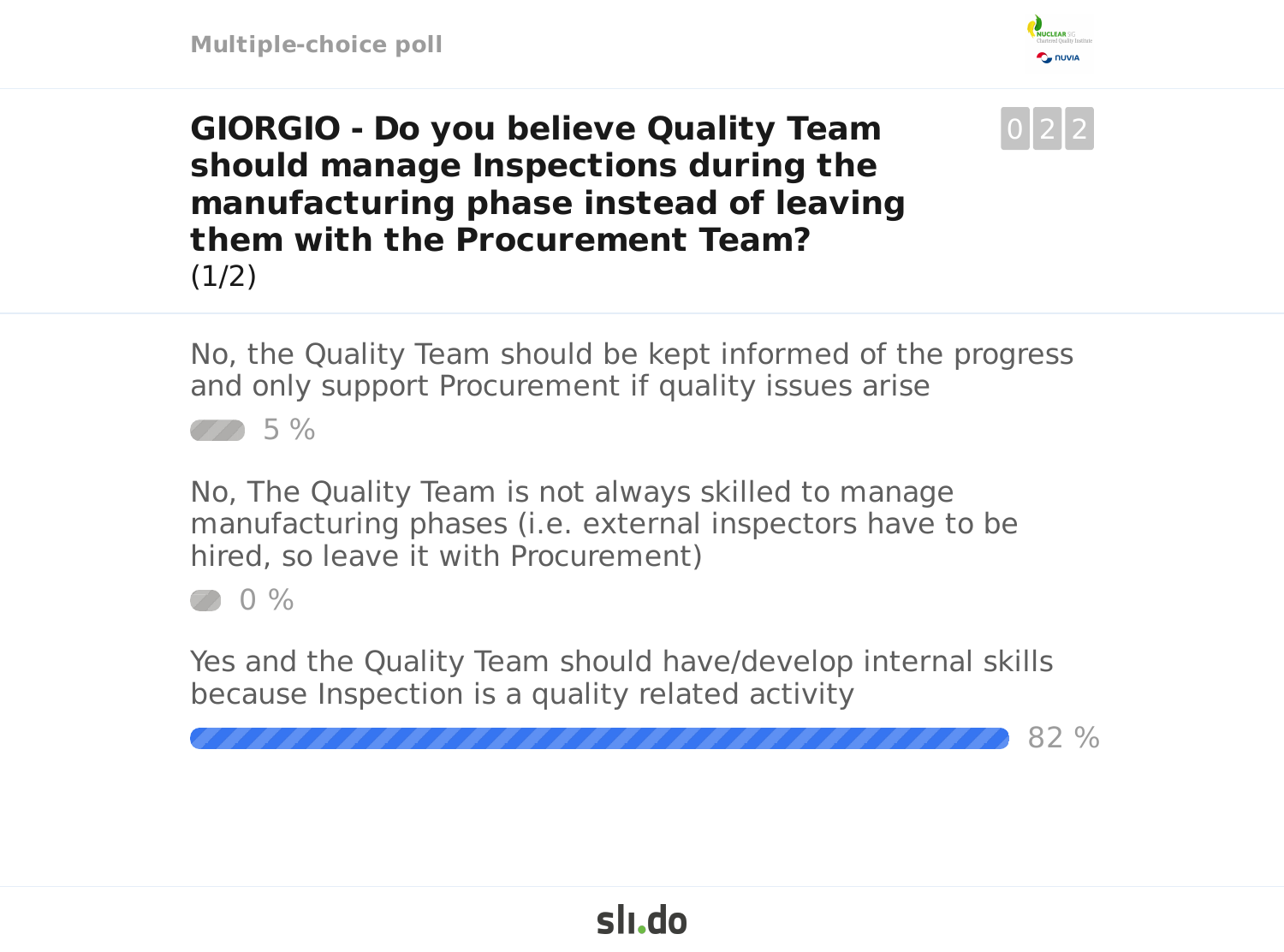

 $0|2|2$ 

**GIORGIO - Do you believe Quality Team should manage Inspections during the manufacturing phase instead of leaving them with the Procurement Team?** (2/2)

Yes, but the management of the resources for inspections should remain under Procurement (bureaucratic stuff) while the reporting line should be with the Quality Team

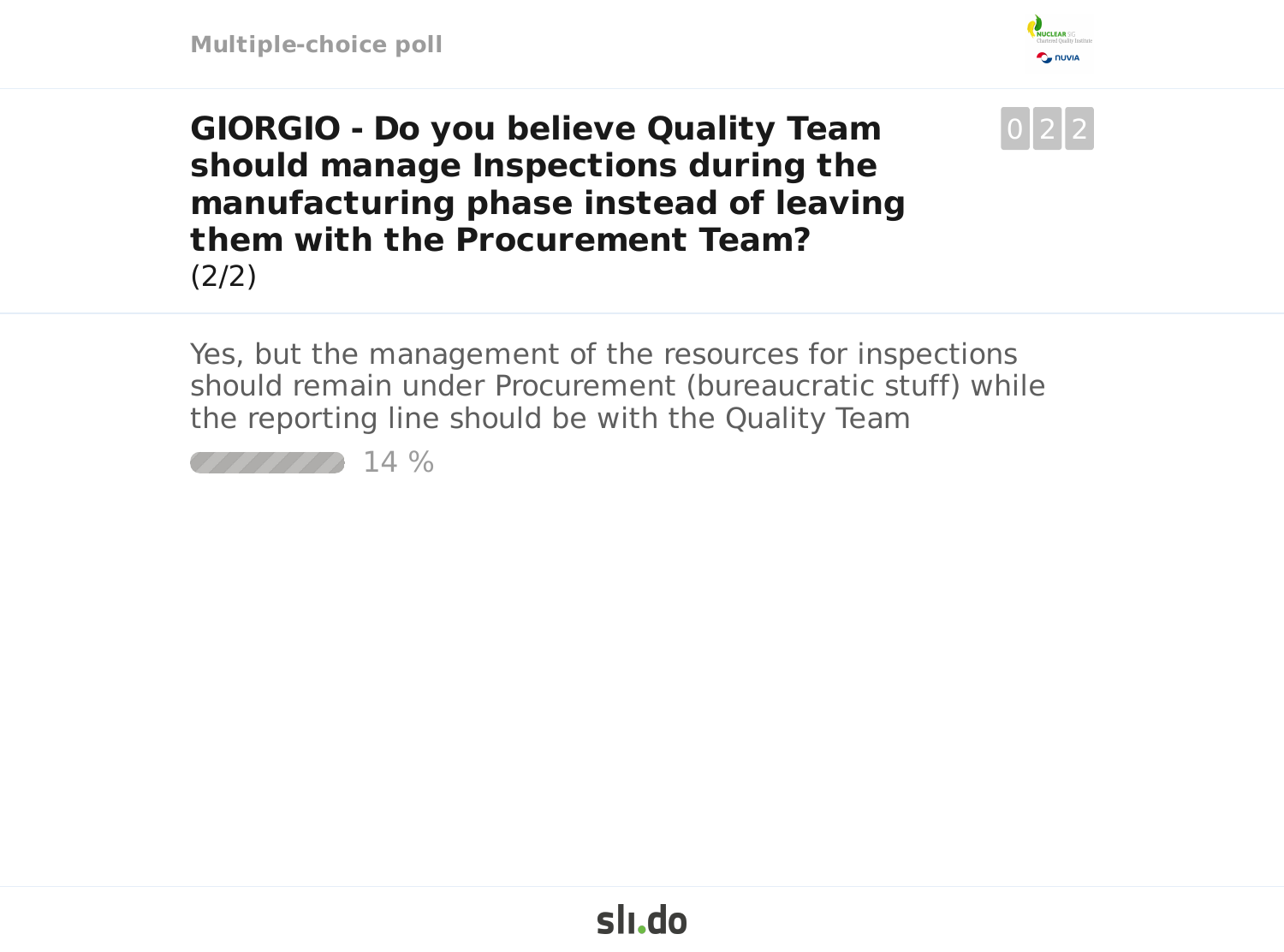

0 2 6

#### **RICHARD - How regularly do you use the NQK?**

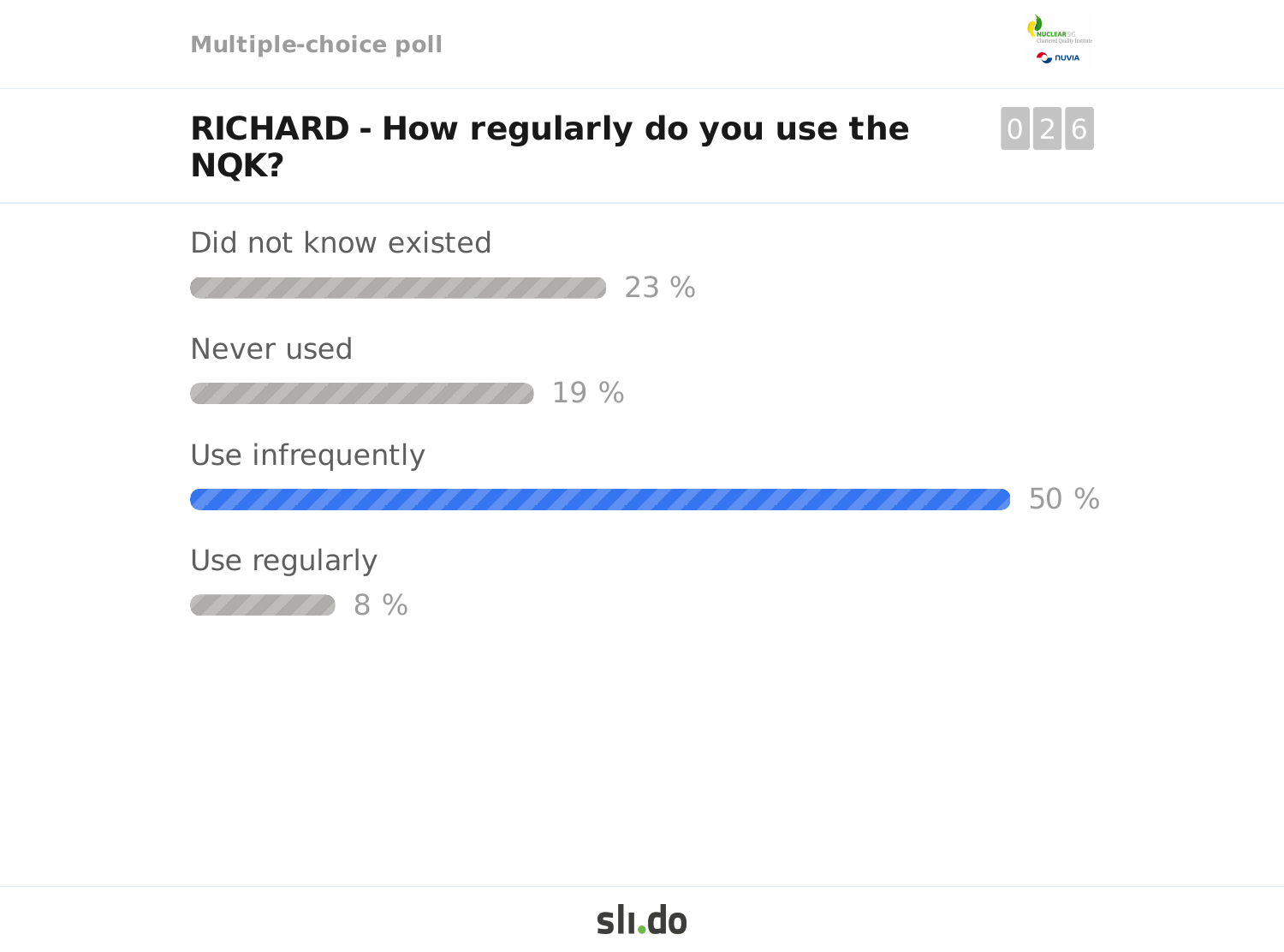**Multiple-choice poll**



0 3 0

**JAMES - Why is it important to attract, encourage and support the next generation of Quality professionals in to industry including the nuclear sector?.**

Future proof 63 % Skills shortage 17 % Demographic 3 % New ideas 17 %

## slı.do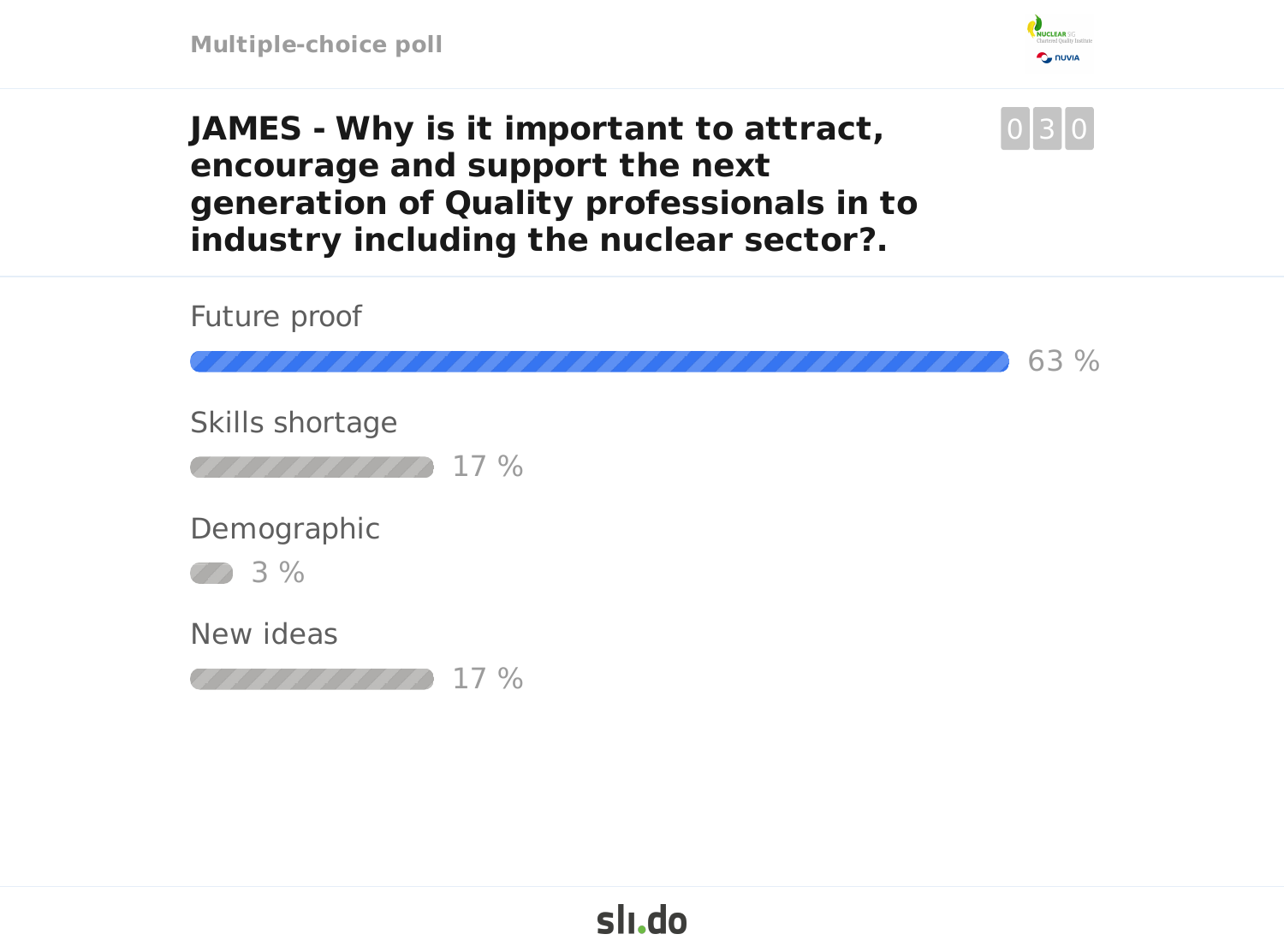

0 3 0

**JAMES - If no action is taken to actively address the skills shortage and demographic issues, what do you think the nuclear industry and the profession would look like in 10 – 15 years?.**